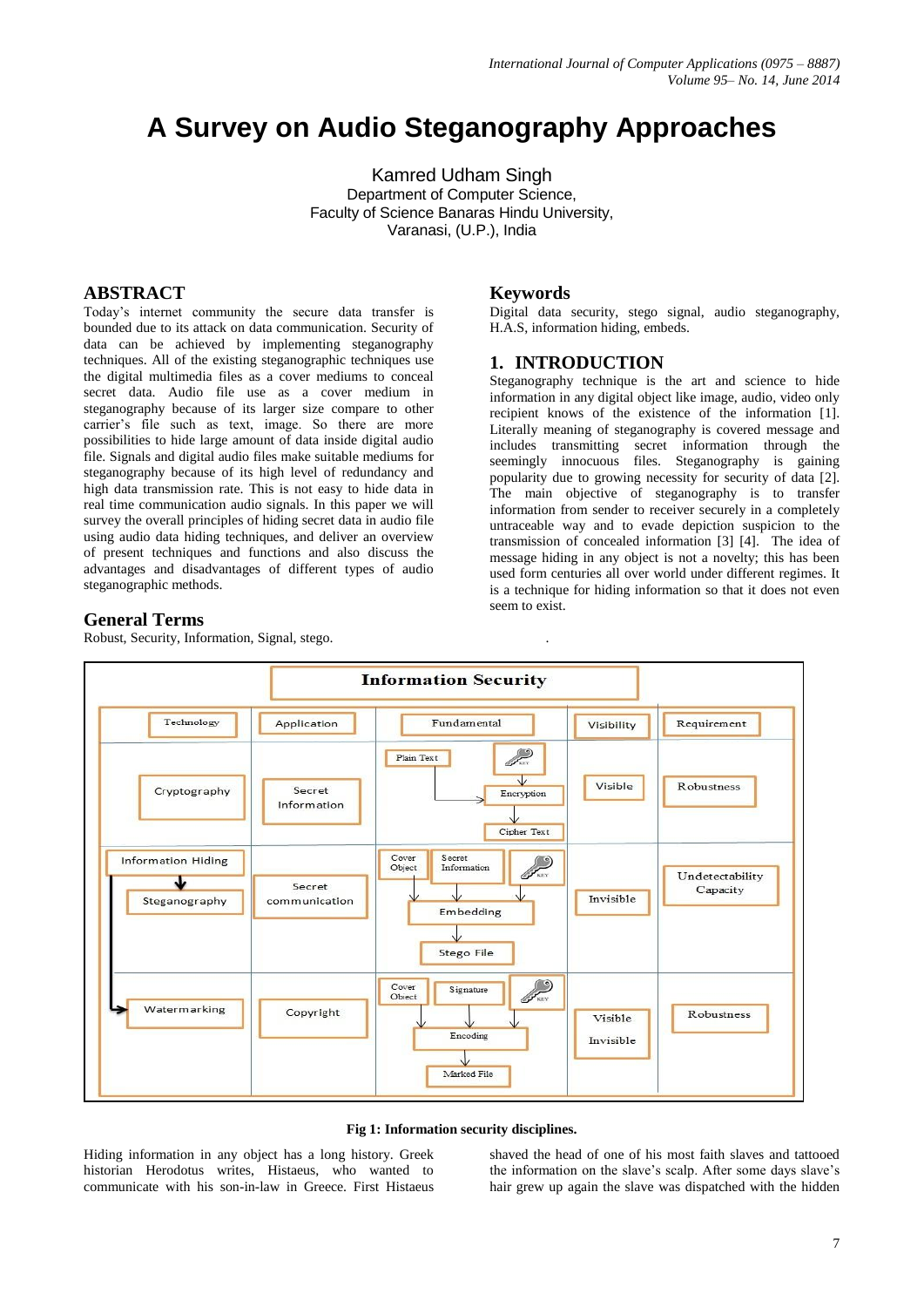information [5]. Other historical tricks include tiny pin punctures on selected characters, invisible inks, pencil marks on type written characters and so on. Steganography is dissimilar from cryptography. The main goal of cryptography is that to secure the communications by modifying the data into a form but on the other side, steganography methods tend to conceal the existence of the message in any digital object, which makes it very difficult for a spectator to find out where exactly the message is[6], [7]. The message to be hidden in the cover object is known as embedded data. The "stego" object containing both the cover signal and the "embedded" message. The process of hiding data, into the cover digital media object, is known as embedding. The sender hides secret information of any type using a key in a digital cover object to produce a stego file, in such case observer cannot notice the existence of the hidden information. At the receiver end, the receiver extracts the received stego-file to get the hidden message.



**Figure 2 Audio steganography**

Different types of Covers can be used like image, video, audio, text, and IP datagram. Video and Image based steganography trusts on the limited HVS (Human Visual System) in observing luminance difference at levels greater than 1 in 240 in constant gray levels or 1 in 30 of random patterns. Though, audio steganography feats the masking affects property of HAS (Human Auditory System) [8]. Numerous features impact on the quality of audio steganographic technique. The importance and the impact of all features depend on the transmission environment and the application. Most important properties of audio steganography are robustness to noise and to signal manipulation, concealing-capacity of embedded message and security. Robustness requirement is strongly linked to the application and is the most stimulating to satisfy in a steganographic system. In audio steganography system, secret data is embedded in digital audio object. The binary sequence of a cover audio object is majorly altered by adding secret data in it. The digital audio file formats used by in audio steganography technique are AU, WAV and MP3 sound files. The modified audio file should not be made identified to the human ear. In this review paper we will discuss several works in audio steganography and use of audio files as a cover medium to conceal secret message for secure communications.

# **1.1 Properties of the Human Auditory System**

The process of hiding data in the audio signal is a challenge task because the Human Auditory System (HAS) efforts dynamically in a vast range of frequencies, which is between (20Hz - 20000Hz), so it is very sensitive to add random noise in audio signal, the disruption in a sound file can be noticed as

low as on part in ten million but 80dB is below ambient level. Embedding other additional information into audio sequences is a more exhausting task than the images, due to the dynamic sovereignty of the Human Auditory System over the Human Visual System (HVS) [11][12]. The amount of data which can be embedded in the video frames is more than the amount of data which can be embedded transparently into audio sequences because of audio signal has fewer dimensions than video. On the other side, many malicious attacks are against image and video steganography algorithms (e.g., spatial scaling and geometrical distortions) cannot be implemented against audio steganography schemes. Moreover, the Human Auditory System is unable to observe absolute phase however relative phase. Some environmental distortions are so common as to be avoided by the listener in maximum case [11].

Two attributes of the HAS dominantly used in steganography algorithms are: temporal masking and frequency masking. Concept of perceptual holes of the HAS is occupied from wideband audio coding e.g., MPEG Compression 1, Layer 3, usually called MP3. Holes are used in order to decrease the quantity of the bits required to encode audio signal without producing a perceptual distortion to the coded in audio signal, in the compression algorithms. Laterally the data hiding scenarios, masking properties are used to embed supplementary bits into existing bit stream, again without producing perceptible noise in the audio signal used for data hiding [12].

# **2. RESEARCH OBJECTIVES**

Generally, data hidden has two techniques named digital steganography and watermarking. According to the researchers, data hidden methods have two main limitations first is the size of the hidden data and second is robustness of the watermark techniques. We will try to achieve the following objectives in this review paper:

1. To analyze the structures of audio file this can be used to implement the high rate data hiding.

2. To carry out intensive literature reviews of the existing techniques and demonstrate the advantage and the disadvantage of every technique.

## **3. DIGITAL AUDIO SIGNAL**

Digital audio signals are dissimilar from other traditional analogue sound signal in fact that are discrete signal rather than continuous. Discrete signals are formed by sampling continuous analogue signals at precise rates. For example the typical sampling rate for CD digital audio is 44 kHz. Figure 3 depicts a continuous analog audio signal wave being sampled to produce digital audio signal wave.



**Figure 3 Sampling of audio signal**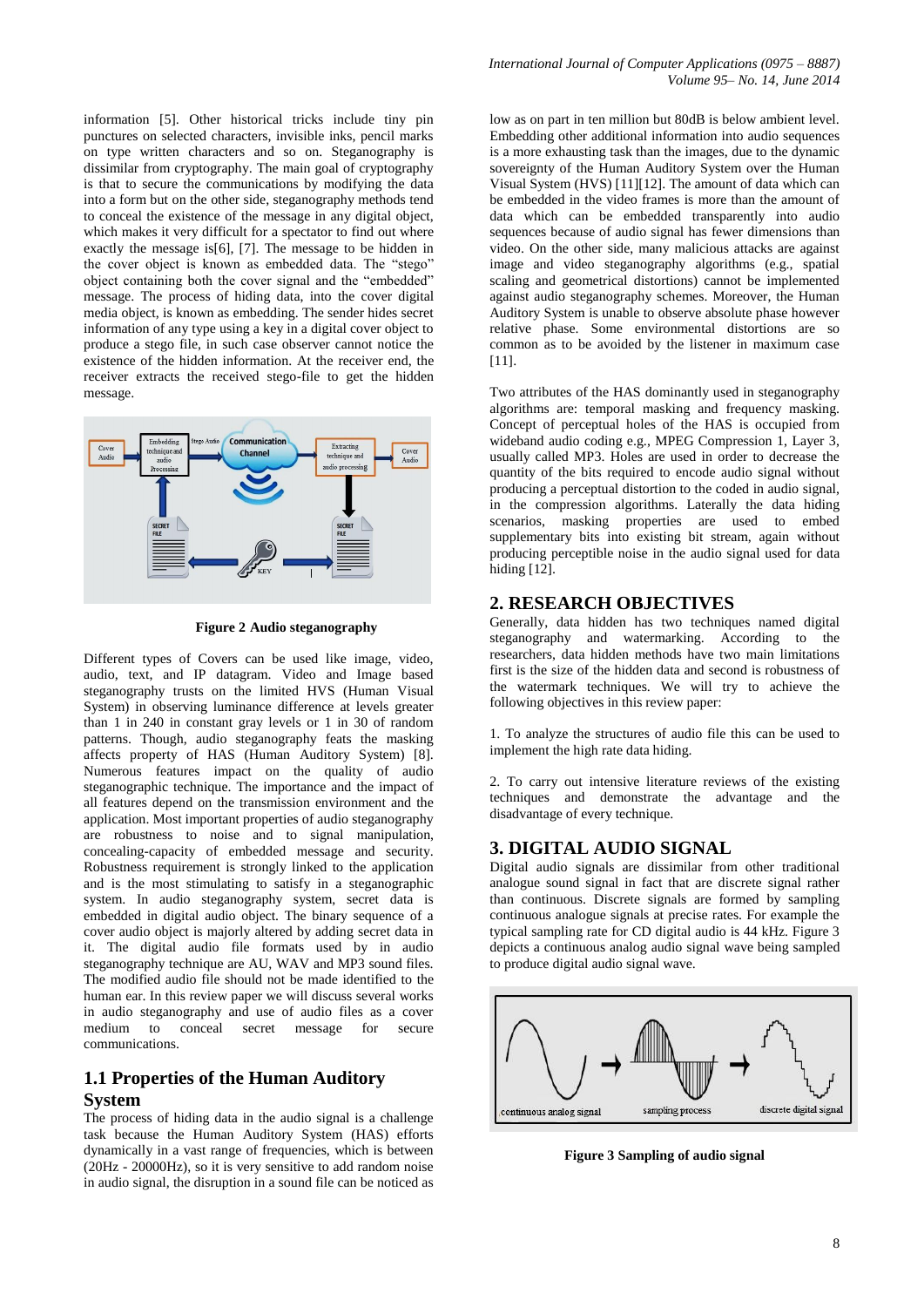Figure 3 indicate the discrete nature of digital audio signals. Typical sampling rate is usually set at a level on that produced discrete signal is not imperceptibly different from the original continuous signal. Audio files are stored in computers in sequence of 0's and 1's. It is possible to modify the bits which structure a digital audio file. Such type of accurate controls permits alterations to be performed to the binary bits which are not perceptible to the Human Auditory System.

# **4. AUDIO ENVIRONMENTS 4.1 Digital representation**

Sample quantization and temporal sampling rate are two parameters of digital audio representations. Most common digital audio format for representing samples of high quality digital audio file is a 16-bit linear quantization like Audio Interchange File Format (AIFF) and Windows Audio Visual (WAV) [9][10].Logarithmically scaled 8-bit m-law is another popular audio format for lower quality audio. These quantization methods present some signal distortion, rather more conspicuous in the case of 8-bit m-law. Common temporal sampling rates for audio include 8 kHz (kilohertz), 9.6 kHz, 10 kHz, 12 kHz, 16 kHz, 22.05 kHz, and 44.1 kHz. Sampling rate impacts on data hiding, it puts an upper bound on the operational section of the frequency spectrum. For most data hiding methods developed, operational data location increases at least linearly with increased sampling rate [11].

## **4.2 Transmission Environments**

There are various transmission environments in which a signal might experience on its way from sender to receiver. We consider four general classes for illustrative purposes [11]. First is the digital end -to -end environment in this environment of a sound file that is copied from machine to machine, but it never altered in any way. Sampling is exactly the same at the sender and receiver. This class places the least constraints on data hiding techniques [10] [11]. Next consideration is that when a signal is resample to a higher or lower sampling rate, but it remains digital throughout. This transformation preserves the absolute magnitude and phase of most of the audio signal, but alterations the temporal characteristics of the signal. Third case is when a signal is "played" into an analog state and transmitted on a reasonably fresh analog line and resample. Absolute signal magnitude, temporal sampling rate and sample quantization are not preserved. In common, phase will be preserved. Last case is that when the signal is played into the air and resample with a microphone. The signal will be exposed to possibly unknown nonlinear alterations resulting in phase changes, drift of different frequency components, echoes, amplitude changes etc. Transmission pathway and signal representation must be reflected when choosing a data hiding technique. Data rate is dependent on the sampling rate and the type of sound being encoded.

# **5. AUDIO STEGANOGRAPHIC METHODS**

## **5.1 Hiding in temporal domain**

The popular temporal domain techniques employ low-bit encoding techniques, and that we describe next. Other techniques which fall under temporal domain class are also presented in the following sections.

#### *5.1.1 Low-bit encoding*

Low-bit encoding also known as Least Significant Bit (LSB) technique, this technique is one of the earliest approaches used for information hiding [13][14]. Generally, it is based on

embedding each bit from the data in the least significant bit of the cover audio object in a desired way (see Figure 4). So, for in a16 kHz sampled audio sequences, 16 kbps of data are hidden. Least Significant Bit technique allows high embedding capacity for data and it is relatively simple to implement or to combine with other data hiding techniques. But, this technique's security performance is reduced due to low robustness to noise addition in audio since it becomes susceptible even to simple attacks. Stego-audio will very likely destroy the data due to amplification, noise addition, filtration and lossy compression. Additionally, data are embedded in a deterministic way, but an attacker can simply uncover the data by just eliminating the entire LSB plane. A simple LSB plan has been applied to embed voice information in a wireless communication [15]. While this method achieves the security robustness of hidden data and imperceptibility at high embedding rate are easily compromised. In an attempt to augment the concealing capacity while reducing the error in the stego audio, adopted minimum error-replacement method whereas embedding four bits per sample [16]. Then embedding error is diffuse on the subsequent four samples.

We can increase the depth of the embedding layer from 4th to 6th and to  $8<sup>th</sup>$  LSB layers without disturbing the perceptual transparency of the stego audio signal, to improve the robustness of LSB technique against distortion and noise addition, [17][19].Only bits at the sixth place of each 16 bits sample of the original signal are substituted with bits from the data [17] [18]. To reduce the embedding error, the other bits can be flipped in order to have a new sample that is nearer to the original one.

|          |   |              |                  |   |          |              | <b>LSB</b> |          |          |          |   |            |          |          |              |                  |
|----------|---|--------------|------------------|---|----------|--------------|------------|----------|----------|----------|---|------------|----------|----------|--------------|------------------|
|          | 0 |              | 0                |   |          |              | 0          | Ŧ        |          | 0        |   |            |          |          |              |                  |
| $\theta$ |   | $\theta$     | $\theta$         |   | $\theta$ | $\theta$     |            | $\theta$ | $\theta$ |          | 0 | $\theta$   |          | $\theta$ | $\theta$     | 0                |
|          |   |              | $\boldsymbol{0}$ |   | 0        | $\theta$     |            | $\theta$ |          |          |   | $\theta$   |          | 0        | $\theta$     | $\bf{0}$         |
| 1        | 0 |              |                  | 0 |          |              | $\theta$   | 1        | 1        | 0        |   |            | $\theta$ |          |              | $\bf{0}$         |
| $\theta$ |   | $\theta$     | $\theta$         |   |          | $\theta$     |            | 1        | $\theta$ |          | 0 | $\theta$   |          |          | 0            | 1                |
| 1        | 0 |              | 0                |   |          | $\mathbf{0}$ |            | 0        | 1        | $\bf{0}$ |   | 0          |          |          | $\mathbf{0}$ | $\boldsymbol{0}$ |
|          |   | Carrier File |                  |   |          |              |            | message  |          |          |   | stego file |          |          |              |                  |

**Figure: 4 LSB in 8 bits per sample signal is overwritten by one bit of the hidden data**

#### *5.1.2 Echo hiding*

Echo hiding method embeds secret information in audio signals by introducing a short echo in to the discrete signal. Resonance is added to the host audio signal. The stego signal retains the same perceptual and statistical characteristics after the echo has been added. In comparison to other methods echo hiding provide a high data transmission rate and superior robustness. To hide date in echo signal, manipulate three parameters: the initial amplitude, the offset (delay) and the decay rate thus the echo is not perceptible [20] (Figure 5).A delay up to 1 MS between the echo and original signal, the effect is indistinguishable. Only one bit of secret data could be encoded if only one echo was generated from the original signal. Before the beginning of encoding process the original signal is broken down into chunks. After the completing of encoding process, the chunks are concatenated back together to produce the final signal [21]. Drawback of Echo hiding technique is the limitation of persuaded echo signal size that restricts its related application domains. No audio steganography system based on echo hiding has been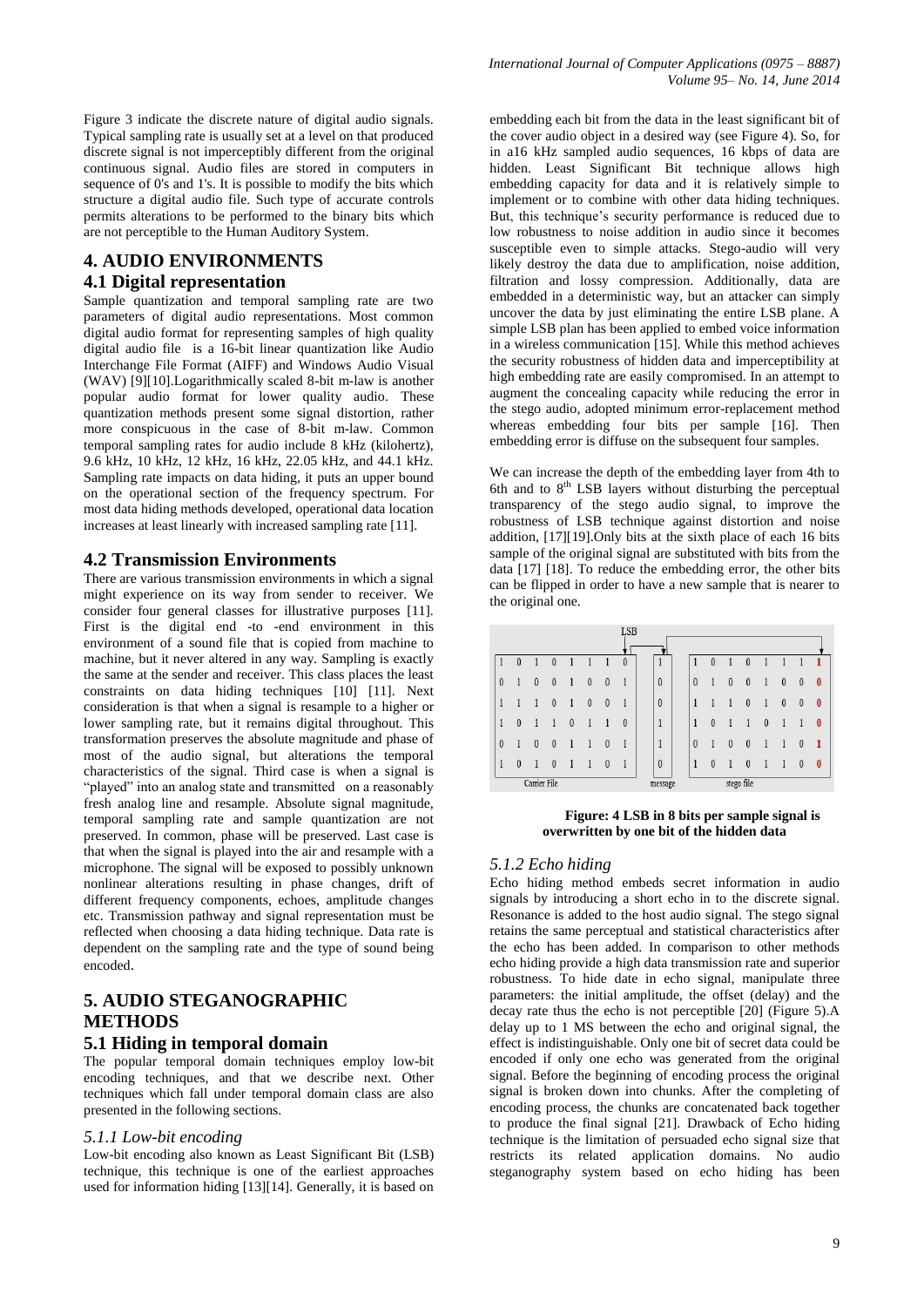presented in recent researches because of low security and low embedding rate. Furthermore, some techniques have been proposed, alike for audio watermarking. Echo hiding-time spread technique has been proposed in [22] for improving the watermark system robustness against common signal processing. Compared to the conventional echo hiding system, this proposed technique detects the watermark bits throughout the entire signal and it recover them based on the correlation amount at the receiver not on the delay.



**Figure 5 Echo data hiding adjustable parameters** 

#### *5.1.3 Parity coding*

The parity coding technique breakdowns a signal into separate regions of samples, Instead of breaking down a signal into individual samples because Parity coding method works on a group of samples instead of individual samples. In this technique individual samples are grouped and parity of each group is computed for inserting data bit one by one, check the parity bit of a group of samples. If the parity bit and data bit matches do nothing. Otherwise modify the LSB's of any one of the individual samples in that group to make the parity bit equal to the data bit. Thus, the sender has more option in encoding the secret data bit, and the signal can be altered in a more unobtrusive fashion [23].

## *5.1.4 Hiding in silence intervals*

It is a simple and effective embedding technique has been used to exploit silence intervals in speech signal [24]. Initially determine the silence intervals of the audio and their respective length (the number of samples in a silence interval). These values are decreased by a value a where  $0 < z < 2^n$  bits and n bits is the number of bits needed to represent a value from the data to hide. For the data extraction process z is assessed as mod (New Interval Length,  $2^{n \text{ bits}}$ ). I.e. if we want to hide the value 6 in a silence interval with the length=109, we eliminate 7 samples from this interval that makes the new interval length  $102(109 - 7)$  samples. Now we compute mod  $(102, 8) = 6$  to extract the hidden data from the silent interval in the stego signal. Small silence intervals are left interrupted since they usually arise in continuous sentences and changing them might alter the quality of the speech. This technique has a good perceptual transparency but apparently it is sensitive to compression. Modifications in silence intervals length will lead to incorrect data extraction. To overcome this inadequacy, [25] suggested slightly amplifying speech interval samples and decrease the silence interval samples. Therefore, silence sample intervals will not be interpreted speech samples and vice-versa. First and last intervals added to the speech during MP3 coding are ignored in data hiding and retrieval.

# **Strengths and weaknesses of temporal domain techniques**

Robustness and security are not the main characteristics of temporal domain steganographic approaches, conventional Least Significant Bit technique and its variants provide a very easy and simple way for data hiding. Tolerance to noise addition at low levels and some robustness criteria have been achieved with LSB variants' techniques [17] [18] [19], but at a very low hiding capacity. At present time only few time domain hiding techniques have been developed.

## **5.2 Hiding in transform domain**

Human Auditory System has certain peculiarities which must be exploited for effective data hiding. For frequencies masking from weaker frequencies to stronger resonant, apply the "masking effect" phenomenon on frequencies [26] [27]. Several approaches are defined next which have been proposed in in the transform domain. All these approaches exploit the frequency masking effect of the HAS directly to achieve the inaudibility by explicitly changing only masked regions [28] [29] [30] [31] or indirectly by modifying slightly the audio signals samples [32] [33].

#### *5.2.1 Discrete Wavelet transform domain*

Discrete Wavelet Transform (DWT) Audio steganography is described in [34] [34]. Data is embedded with signal in the LSBs of the wavelet coefficients of audio signal. To improve the inaudibility of embedded data, [36][31] employed a hearing threshold when hiding data in the integer wavelet coefficients, while[38] avoided data hiding in the silent parts of audio signal. In addition an algorithm is proposed for high capacity and inaudibility audio steganography scheme which is based on discrete wavelet packet transform with adaptive embedding in least significant bits [39]. The cover audio signal is break down into wavelet coefficients; each signal is scaled according to its maximum value and the number of bits per sample. The algorithm determines the number of bits that can be safely hidden in each sample. After that stego key is embedded in the lowest frequency details signal that makes the stego key more resistant against distortion and then stego signal is reconstructed.

#### *5.2.2 Spread spectrum*

In audio steganography, spread spectrum technique attempts to spread out hidden information through the frequency spectrum across the available frequencies as much as possible. In data communications, spread spectrum (SS) concept is developed to ensure a proper recovery of a signal sent over a noisy channel by generating redundant copies of the data signal. There are two versions of spread spectrum which can be used in audio steganography first is the direct-sequence and second is frequency hopping schemes. In the direct sequence SS, the secret information is spread out by a constant which called the chip rate and after that it modulated with a pseudorandom signal. Then it is interleaved with the cover audio signal. In the frequency hopping SS, audio signal frequency spectrum is modified so it hops quickly between frequencies. Fundamentally, information are multiplied by an M-sequence code which are known by both sender and receiver [40], and then information hidden in the cover audio object. So, if noise corrupts some data values, it kept copies of each value left to recover the hidden information. Conventional direct sequence spread spectrum (DSSS) technique was applied to conceal private information in WAVE and MP3 digital audio signals [41]. Data are hidden under a frequency mask to control stego-audio distortion.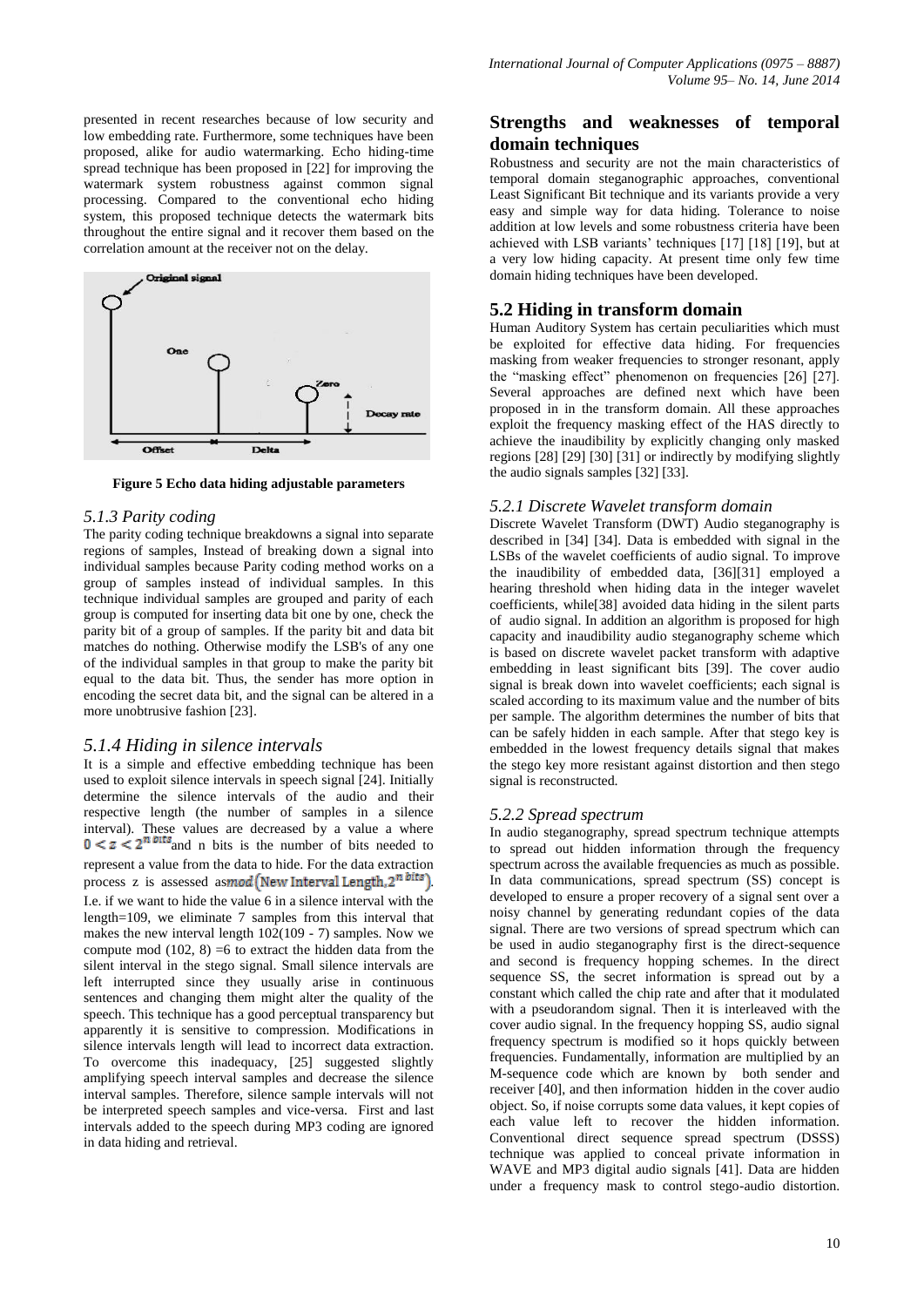Spread spectrum is combined phase shifting to increase the robustness of transmitted information against additive noise and to allow simple detection of the hidden information. Spread Spectrum technique has one main disadvantage that it can introduce noise into an audio file.



**Figure: 6 Spread Spectrum**

#### *5.2.3 Tone insertion*

In tone insertion method frequency masking property is exploited [42]. In the presence of a stronger tone a weak pure tone is masked. This property of imperceptibility is used in distinct ways to hide data. Tone insertion methods rely on the imperceptibility of inferior power tones in the presence of higher ones. Inserting imperceptible tones in cover audio signals for data embedding is given in [32] [43]. To hide one bit of data in an audio frame, this research proposes a pair of tones which is produced at two selected frequencies f1 and f2.The power level of the two masked frequencies is pf1 and pf2. It is set to a known ratio of the power of every audio frame pi where:  $i = 1, \ldots, n$ , here n is the frame number as depict in Figure 7. To achieve concealed embedding and correct data extraction, insert tones at known frequencies and at low power level. The power pi for each frame is calculated as well as the power pf1 and pf2 for the selected frequencies f1 and f2 for detecting the tones and thus the hidden data from the stego audio frames. If the ratio,  $\frac{pi}{p f} > \frac{pi}{p f^2}$  then the hidden bit is '0', otherwise it will be '1'.Tone insertion technique can

prevent to attacks like bit truncation and low-pass filtering. Besides the low embedding capacity, hidden data could be extracted since inserted tones are very easy to detect. So the authors suggest overcoming these drawbacks by varying four or more pairs of frequencies in a keyed order.



**Figure: 7 Data hiding by inserting tones at two distinct frequencies**

#### *5.2.4Phase coding*

Phase coding technique exploits HAS (Human Auditory System) insensitivity to relative phase of distinct spectral components. This is based on substituting selected phase components from the original audio signal spectrum with concealed data. Though, to ensure imperceptibility, phase components alteration should be kept minor [44]. Phase

coding tolerates better signal distortion among data hiding techniques [45]. Authors in [44] have inserted data in phase components using an independent multi-band phase modulation. Imperceptible phase modifications are achieved by controlled phase alteration of the host audio which is shown in Figure 8. QIM (Quantization index modulation) technique is applied on phase components, in this method phase value of a frequency bin is substituted by the nearest O point to conceal '0' or X point to conceal '1'. Robustness is also achieved in phase quantization. Human Auditory System is not very sensitive to phase distortion; it against the fact which shows that phase quantization is robust to perceptual digital audio compression. When Phase coding approaches applicable, it is one of the most efficient audio steganographic techniques in terms of the signal to noise ratio (SNR). Phase dispersion will occur when the phase relation between each frequency component is dramatically changed. On the other side, on condition that the modification of the phase is small enough, an imperceptible steganography can be accomplished [45], [46].



**Figure 8 Phase quantization**

# **Strengths and weaknesses of transform domain methods**

In terms of signal to noise ratio, it has been proven that hiding of data in frequency domain rather than time domain will give better results [47]. Certainly, all audio steganography techniques are in the transform domain advantage from the frequency masking effect. Maximum of data hiding algorithms in audio steganography are based on transform domain use a perceptual model to determine the allowable amount of hidden data to avoid stego signal distortion. A huge number of transform domain have been proposed in the previous decade and to a certain expansion, all these methods have succeeded in realizing the security and robustness of concealed data against simple audio signal manipulations like filtration or resampling, amplification. Though concealed data robustness against simple audio signal manipulation is the main features of transform domain methods, hidden data will unlikely survive noisy transmission environment or data compression induced by one of the encoding processes.

# **6. AUDIO STEGANOGRAPHY ANALYSIS**

The imperceptibility and the detectability rate of hidden data are measured by utilizing signal-to-noise ratio SNR for the evaluation of the performance of the reviewed audio steganography techniques [48]. In Imperceptibility evaluation signal-to-noise ratio SegSNR which represents the average of the SNRs of all altered audio signal frames and the PESQ measure are used. SegSNR's indicates the distortion amount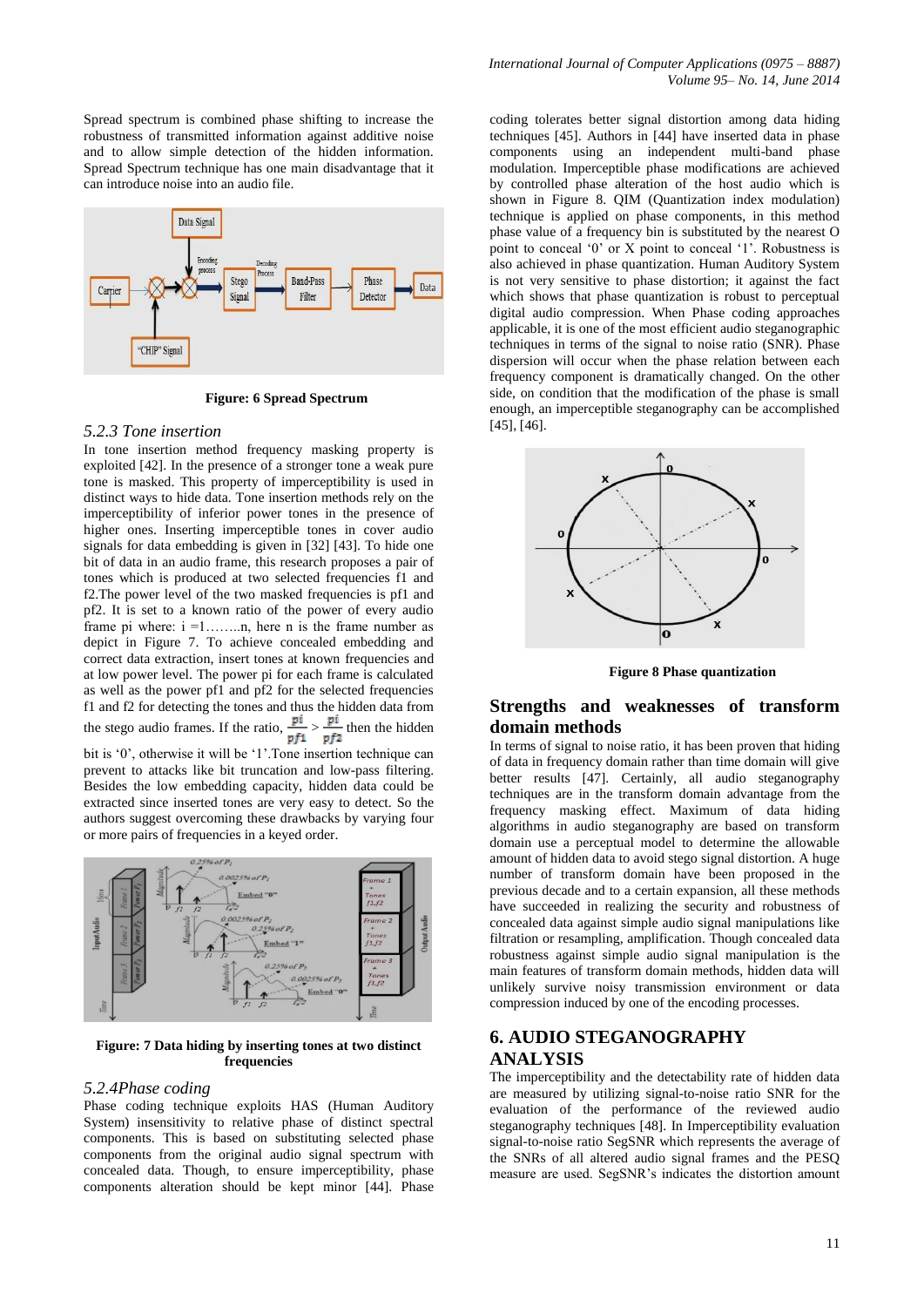persuaded by the hidden data in the cover audio signal  $S_c(m, n)$ . In digital audio signals i.e. SNR below 20 dB is denoted a noisy audio signal but an SNR of 30 dB and above denoted that the quality of audio signal is preserved. SNR value is given by the following equation.

$$
SNR_{db} = 10 \log_{10} \left( \frac{\sum_{n=1}^{N} |S_c (m, n)|^2}{\sum_{n=1}^{N} |S_c (m, n) - S_s (m, n)|^2} \right)_{\dots (1)}
$$

 $S_s(m, n)$  is the stego audio signal where m=1.....M and n=1.....N. where M is the number of frames in milliseconds and N is the number of samples in each frame. The SNR (dB) values and payload (kbps) are used to evaluate the methods. Maximum audio steganography technique which are based on transform domain use a perceptual model to determine the permissible amount of data hiding without distorting the audio signal , for control the distortion induced by the hiding process .Numerous audio steganography algorithms use most often frequency masking and auditory masking as the perceptual model for steganography embedding. Some frequency domain approaches, such as phase hiding implicitly inherit the phase properties that include robustness to mutual linear signal manipulations like amplification, filtering, attenuation, resampling etc. The performance of the technique is analysed in terms of Mean Squared Error (MSE), Peak Signal-to-Noise Ratio (PSNR) and Signal to Noise Ratio (SNR). Quality evaluation of these approaches can be approved by performing compassion between original audio signal and stego audio signal.

**Table: 1 Summary of Audio Steganography Techniques**

| Hiding | Method   | Data              | Strength     | Weakness   |
|--------|----------|-------------------|--------------|------------|
| domain | S        | hiding            |              |            |
|        |          | Technique         |              |            |
|        |          | $\alpha$ f<br>LSB | Simple       | Easy<br>to |
|        | Low bit  | each              | and easy     | extract    |
|        | encodin  | sample<br>in      | for hiding   |            |
|        | g        | the audio is      | Informatio   |            |
| Tempor |          | substituted       | n            |            |
| al     |          | by one bit        |              |            |
| domain |          | of hidden         |              |            |
|        |          | data              |              |            |
|        | Echo     | Hides the         | Avoid        | Low data   |
|        | hiding   | informatio        | problem      | security   |
|        |          | by<br>n           | with         | and low    |
|        |          | introducing       | additive     | capacity   |
|        |          | echo in the       | noise        |            |
|        |          | cover             |              |            |
|        |          | signal            |              |            |
|        | Parity   | Modify the        | More         | Easy<br>to |
|        | coding   | LSB.<br>of        | robust       | extract    |
|        |          | parity<br>bit     | than LSB     |            |
|        |          | of samples        |              |            |
|        |          |                   |              |            |
|        | Hiding   | Uses<br>the       | Supple<br>to | Low        |
|        | in       | number<br>of      | lossy data   | capacity   |
|        | silence  | samples in        | compressi    |            |
|        | interval | silence           | on           |            |
|        | S        | interval to       | algorithms   |            |
|        |          | represent         |              |            |
|        |          | hidden data       |              |            |

| Transfor<br>m<br>Domain | Discret<br>e<br>Wavele<br>t<br>transfor<br>m<br>domain | Changing<br>wavelet<br>coefficients<br>data<br>for<br>hiding          | Provide<br>high<br>embeddin<br>g Capacity<br>and<br>transparen<br>cy   | lossy data<br>retrieval                                                                     |
|-------------------------|--------------------------------------------------------|-----------------------------------------------------------------------|------------------------------------------------------------------------|---------------------------------------------------------------------------------------------|
|                         | Spread<br>spectru<br>m                                 | Spread the<br>informatio<br>n over all<br>signal<br>frequencies       | Provide<br>better<br>robustness<br>and<br>increase<br>transparen<br>cy | Vulnerabl<br>e to time<br>scale<br>modificati<br>and<br>on<br>occupies<br>more<br>bandwidth |
|                         | Tone<br>insertio<br>n                                  | insertion of<br>impercepti<br>ble tones at<br>selected<br>frequencies | Exploits<br>masking<br>property                                        | low<br>security<br>and<br>capacity,<br>Lack of<br>transparen<br>cy                          |
|                         | Phase<br>coding                                        | Modulate<br>the phase<br>of the<br>cover<br>signal                    | Robust<br>against<br>signal<br>processing<br>operation                 | Low<br>capacity                                                                             |

## **7. CONCLUSION**

In this paper, various audio steganography techniques are discussed as potential methods for hiding data digital audio signals. To provide better protection to data content, various new steganography techniques have been developed in recent research works, the specific requirements of each data embedding method vary from one application to another application; with each of these methods have some strengths and weaknesses. The main goal of steganography is to be unsuspected by the human eyes or human ear. The accessibility and popularity of digital audio files have made them good choice to transfer secret information. This work presents a review on audio steganography techniques and approaches and we also discussed their strengths and weaknesses. In general aim of temporal domain techniques are to maximize the embedding capacity, while in transform domain techniques exploit the masking properties in order to make the noise produced by hidden data undetectable. This survey presented that the frequency domain is preferred over the temporal domain and music signals are better covers for data embedding in terms of capacity, inaudibility and Undetectability. The flexible nature of audio file formats and signals makes them good and practical medium for steganography.

## **8. REFERENCES**

- [1] R. Chandramouli and N. Memon, "Analysis of LSB Based Image Steganography" IEEE ICIP, pp. 1022-1022, Oct. 2001.
- [2] R.J. Anderson, F.A.P. Petitcolas, "On the Limits of Steganography", IEEE Journal of Selected Area in Communications, pp. 474-481, May 1998.
- [3] N.F. Johnson, S. Jajodia, "Staganalysis: The Investigation of Hiding Information", IEEE, pp. 113-116, 1998.
- [4] H. Hastur, Mandelsteg, <ftp://idea.sec.dsi.unimi.it/pub/security/crypt/code/>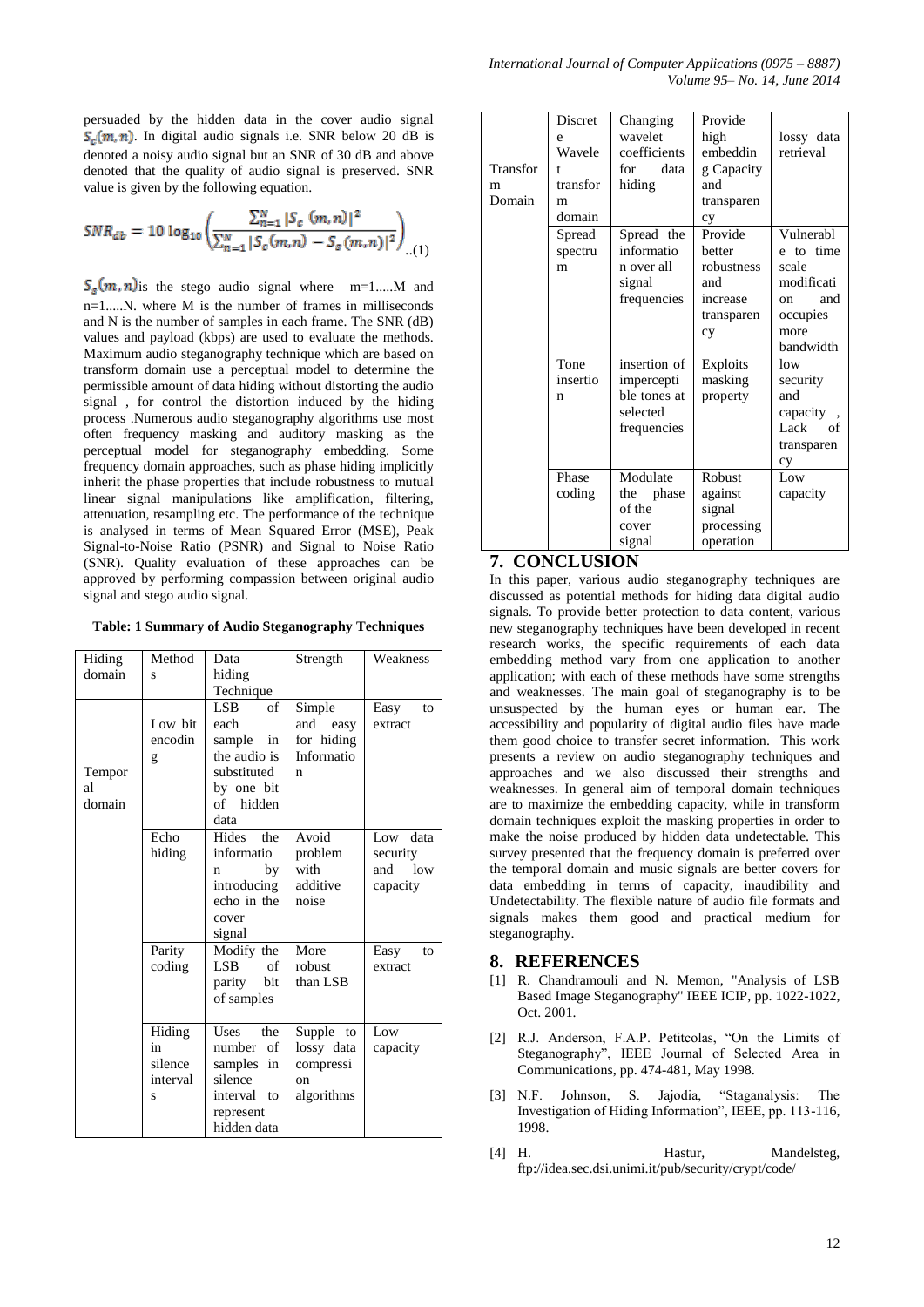- [5] Silman, J., "Steganography and Steganalysis: An Overview",SANS Institute, 2001
- [6] S. Das, B. Bandyopadhyay and S. Sanyal, " Steganography and steganalysis: different sapproaches",Cornell University Library, 2011.
- [7] S. K. Bandyopadhyay, B. Bhattacharyya, D. Ganguly, S.Mukherjee, P. Das, "A tutorial review on steganography", International Conference on Contemporary Computing, 2008
- [8] E Zwicker, H Fastl,Psychoacoustics(Springer Verlag, Berlin, 1990)
- [9] R.Anderson, F.Petitcolas: On the limits of the steganography, IEEE Journal Selected Areas in Communications, VOL .16, NO. 4, MAY 1998.
- [10] FABIEN A. P. PETITCOLAS, ROSS J. ANDERSON, AND MA RKUS G. KUHN, Information Hid ing —A Survey, PROCEEDINGS OF THE IEEE, VOL. 87, NO. 7, JULY 1999.
- [11] Bender W, Gruhl D, Morimoto N, Lu A (1996). "Techniques for data hiding" IBM Syst. J., 35: 313-336.
- [12] Cvejic N (2004). "Algorithms for audio watermarking and steganography", Department of Electrical and Information Engineering,Finland,University of Oulu.
- [13] M. Asad, J. Gilani, and A. Khalid, "An enhanced least significant bit modification technique for audio steganography", 2011 International Conference on Computer Networks and Information Technology (ICCNIT), IEEE, 2011.
- [14] K. Bhowal, A. Pal, G. Tomar, and P. Sarkar, "Audio steganography using GA", 2010 International Conference on Computational Intelligence and Communication Networks (CICN), IEEE, 2010.
- [15] K Gopalan, Audio steganography using bit modification, Proceedings of the IEEE 2003 International Conference on Acoustics, Speech, and Signal Processing (ICASSP'03), (Hong Kong, April 2003)
- [16] N Cvejic, T Seppiinen, Increasing the capacity of, LSBbased audio steganography, IEEE Workshop on Multimedia Signal processing.(St. Thomas, USA 2002), pp. 336–338
- [17] N Cvejic, T Seppanen, Increasing Robustness of, LSB Audio Steganography Using a Novel Embedding Method, Proceedings of the International Conference on Information Technology: Coding and Computing (ITCC04). vol. 2, (Washington, DC, USA, 2004), pp. 533
- [18] N Cvejic, T Seppanen, Reduced distortion bitmodification for LSB audio steganography. J. Universal Comput. Sci.11 (1), 56–65 (2005)
- [19] MA Ahmed, LM Kiah, BB Zaidan, AA Zaidan, A Novel Embedding Method to Increase Capacity and Robustness of Low-bit Encoding Audio Steganography Technique Using Noise Gate Software Logic Algorithm. Appl. Sci.10, 59–64 (2010)
- [20] D Gruhl, WBender, Echo hiding, proceeding of the 1st Information Hiding Workshop, Lecture Notes in Computer Science, (Isaac Newton Institute, England, 1996), pp. 295–315
- [21] Jayaram P. , Ranganatha H R. , Anupama H S, " Information hiding using audio steganography – a survey" , International Journal of Multimedia & its applications ,Vol.3, No.3, August 2011
- [22] Y Erfani, S Siahpoush, Robust audio watermarking using improved TS echo hiding. Digital Signal Process.19, 809–814 (2009)
- [23] Fatiha Djebbar, Beghdad Ayady, Habib Hamamzand Karim Abed-Meraim, "A view on latest audio steganography", International Conference on Innovations in Information Technology, 2011, pages 409-414.
- [24] S Shirali-Shahreza, M Shirali-Shahreza, Steganography in Silence Intervals of Speech, proceedings of the Fourth IEEE International Conference on Intelligent Information Hiding and Multimedia Signal (IIH-MSP 2008). (Harbin, China, August 15-17, 2008), pp. 605–607
- [25] S Shirali-Shahreza, M Shirali-Shahreza, Real-time andMPEG-1 layer III compression resistant steganography in speech, The Institution of Engineering and Technology Information Security. IET Inf. Secur.4 (1), 1–7 (2010)
- [26] F Djebbar, B Ayad, K Abed-Meraim, H Habib, Unified phase and magnitude speech spectra data hiding algorithm. Accepted in "Journal of Security and Communication Networks" (John Wiley and Sons, Ltd, 4 April, 2012)
- [27] GS Kang, TM Moran, DA Heide, Hiding Information under Speech, Naval Research Laboratory, (Washington, DC NRL/FR/5550–05-10, 126, 2005), 20375-5320
- [28] B Paillard, P Mabilleau, S Morissette, J Soumagne, PERCEVAL: Perceptual Evaluation of the Quality of Audio Signals. J. Audio Eng. Soc.40, 21–31(1992)
- [29] H Matsuka, in IEEE International Conference on Intelligent Information Hiding and Multimedia Signal Processing (IIH-MSP'06)Spread spectrum audio steganography using sub-band phase shifting, (Pasadena, CA, USA, December 2006), pp. 3–6
- [30] X Li, HH Yu, Transparent and robust audio data hiding in sub band domain, Proceedings of the Fourth IEEE International Conference on Multimedia and Expo, (ICME 2000), (New York, USA, 2000),pp. 397–400
- [31] M Pooyan, A Delforouzi, Adaptive Digital Audio Steganography Based onInteger Wavelet Transform, Intelligent Information Hiding and Multimedia Signal Processing (IIHMSP 2007). vol. 2, (Splend or Kaohsiung ,Taiwan, 2007), pp. 283–28
- [32] K Gopalan,et al, Covert Speech Communication Via Cover Speech By Tone Insertion, Proceeding of IEEE Aerospace Conference, (Big Sky, Montana, March 2003)
- [33] K Gopalan, A unified audio and image steganography by spectrum modification, IEEE International Conference on Industrial Technology (ICIT'09), (Gippsl and, Australia, 10-13 Feb 2009), pp. 1–5
- [34] Jisna Antony, Sobin C.C., Sherly A.P., "Audio steganography in wavelet domain A survey", International Journal of Computer Applications, volume 52 -no. 13, Aug 2012.
- [35] N Cvejic, T Seppanen, A wavelet domain, LSB insertion algorithm for high capacity audio steganography, Proc.